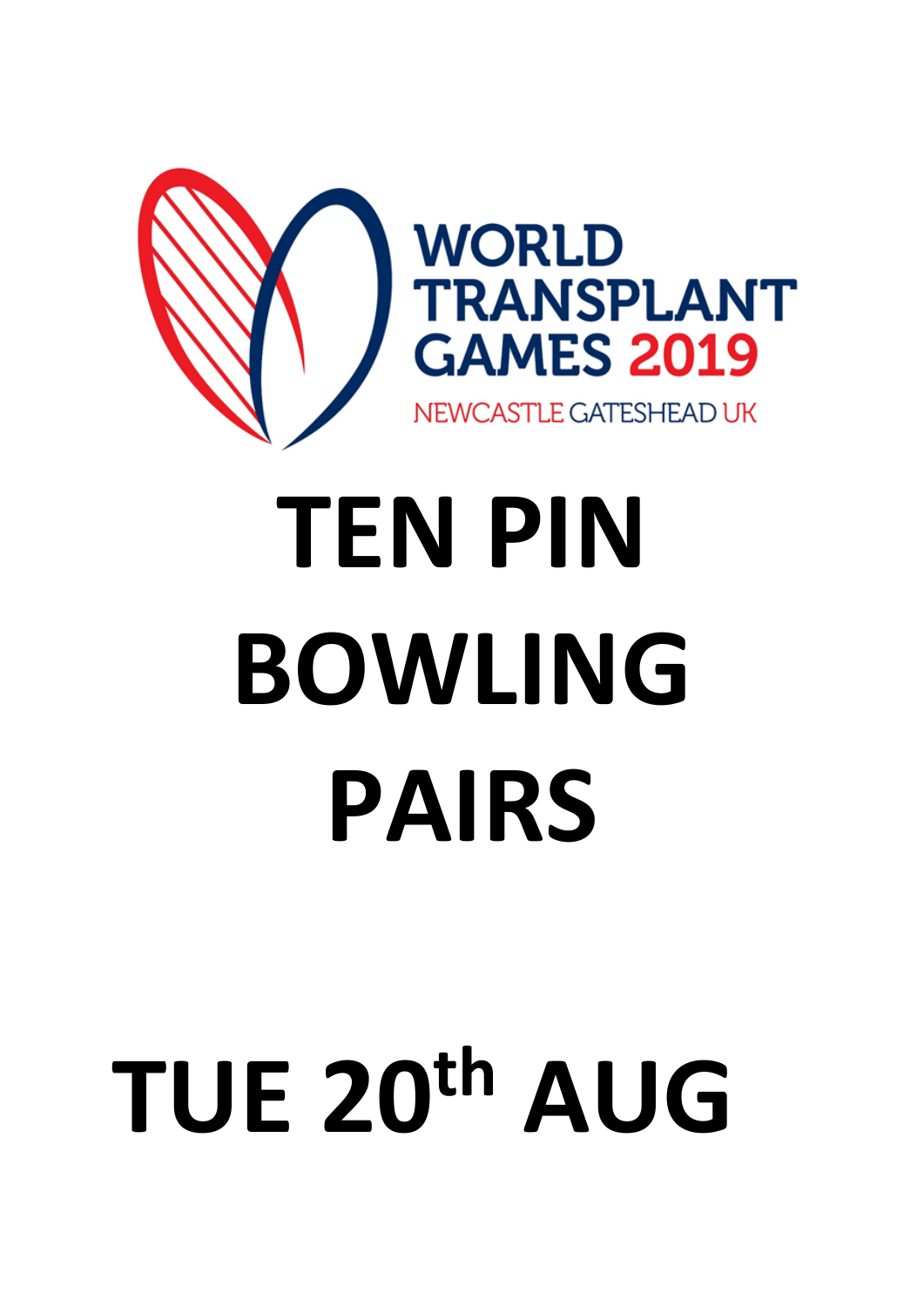| <b>Women 18-29</b>                  |                       |                          |                             |
|-------------------------------------|-----------------------|--------------------------|-----------------------------|
| <b>Country</b>                      | <b>NAME</b>           | <b>NAME</b>              | <b>TEAM</b><br><b>Total</b> |
| Hungary                             | Erika Fitos           | Szabina Hasznos          | 883                         |
| Thailand                            | Chidapha Srichamnong  | Ausama Theerachetmongkol | 721                         |
| Islamic Republic Of<br><b>Iran</b>  | Fatemeh RamezaniZadeh | Sima Karimi Yarandi      | 669                         |
| Great Britain &<br>Northern Ireland | Christine Keown       | Rachel Chambers          | 610                         |
| <b>USA</b>                          | Donna Nakayama        | Jasmine Williams         | 598                         |

٦

**The Company** 

| <b>Women 30-49</b>                             |                        |                         |              |  |
|------------------------------------------------|------------------------|-------------------------|--------------|--|
|                                                |                        |                         | <b>TEAM</b>  |  |
| Country                                        | <b>NAME</b>            | <b>NAME</b>             | <b>Total</b> |  |
| <b>USA</b>                                     | Nancy Havlin           | <b>Brook Zander</b>     | 929          |  |
| Thailand                                       | Ladda Ruangrod         | Arunee Pinijwaraporn    | 900          |  |
| <b>Great Britain &amp; Northern</b><br>Ireland | Diana Reddy            | <b>Karen Barrett</b>    | 764          |  |
| Canada                                         | <b>Heather Hockley</b> | Jennifer Irwin          | 722          |  |
| Thailand                                       | Thapanee<br>Sophon     | Tanyalak<br>Suweeraphan | 719          |  |
| Islamic Republic Of Iran                       | Shiva Sarhadi          | Marzieh Yarkhalaji      | 703          |  |
| Canada                                         | Deanna Brady           | Jesse Gignac            | 648          |  |
| <b>Great Britain &amp; Northern</b><br>Ireland | Shelley Boden          | Amanda Butler           | 615          |  |
| Hong Kong                                      | Yan Ting Chiu          | Yuen Ting TOTO Dai      | 602          |  |
| <b>Great Britain &amp; Northern</b><br>Ireland | <b>Brenda Roberts</b>  | Alison Johns            | 555          |  |
| Hong Kong                                      | Suk Han Chang          | Ah Fa Chan              | 488          |  |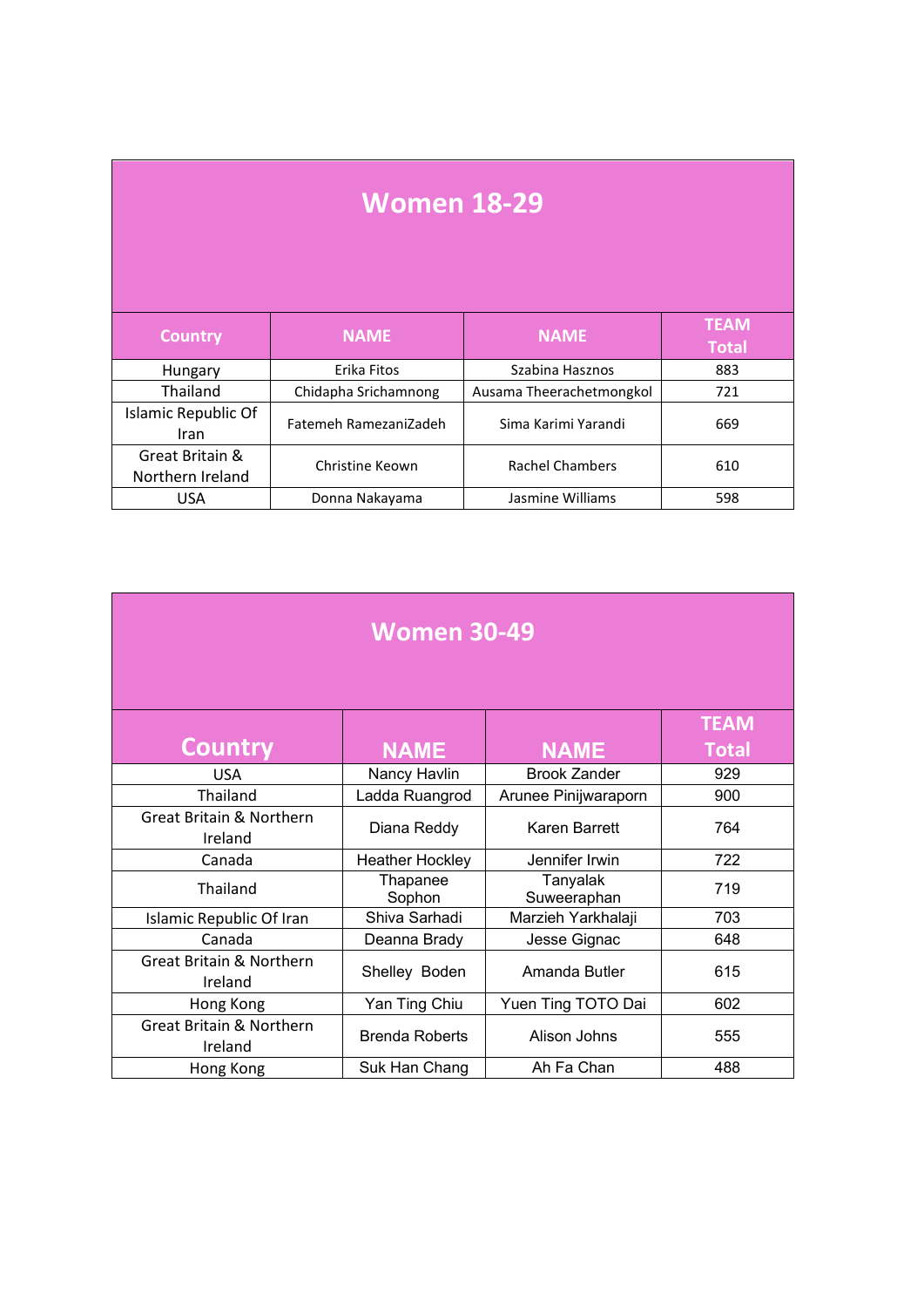| Women 50+      |                     |                          |              |
|----------------|---------------------|--------------------------|--------------|
|                |                     |                          |              |
| <b>Country</b> | <b>NAME</b>         | <b>NAME</b>              | <b>Total</b> |
| Hungary        | Alajosne Lukacs     | Maria Czakone Szabo      | 883          |
| Thailand       | Namthip Sriruang    | Sumalee Sangarunsiri     | 806          |
| Thailand       | Suprapa Prataungpon | Jutharat Luengchantawong | 762          |
| Finland        | Tarja Savolainen    | Ulla Saarinen            | 702          |
| <b>USA</b>     | <b>Tina Rueles</b>  | Irene Marra              | 663          |
| Hong Kong      | Siu Fong Lam        | lok Choi Wong            | 645          |
| Germany        | Monika Scholer      | Sylvia Sauer             | 563          |
| France         | Catherine Stieber   | Martine Varin            | 532          |
| Hong Kong      | Hok In Chan         | Jaina Asha Sabhan        | 450          |
| Australia      | Sandra De Lange     | <b>Esther Scott</b>      | 340          |

| <b>Men 18-29</b>                    |                             |                         |                             |
|-------------------------------------|-----------------------------|-------------------------|-----------------------------|
| <b>Country</b>                      | <b>NAME</b>                 | <b>NAME</b>             | <b>TEAM</b><br><b>Total</b> |
| <b>USA</b>                          | David Miller                | <b>Curtis Higgons</b>   | 871                         |
| Thailand                            | Attapol Likitpattamasingh   | Apiwatt Srivilai        | 861                         |
| Great Britain &<br>Northern Ireland | Stephen Moffat              | Craig Jones             | 801                         |
| Thailand                            | Parkpoom Thaworn            | <b>Kittiwit Chailee</b> | 775                         |
| USA.                                | <b>Edward Deem</b>          | Nathaniel Winkler       | 728                         |
| Great Britain &<br>Northern Ireland | Michael Hill                | Samuel Clarke           | 726                         |
| Hong Kong                           | Hing Choi, Raymond<br>Leung | Ping Hei Chan           | 571                         |
| Great Britain &<br>Northern Ireland | Carlton Richardson          | Ikhlag Ahmed            | 544                         |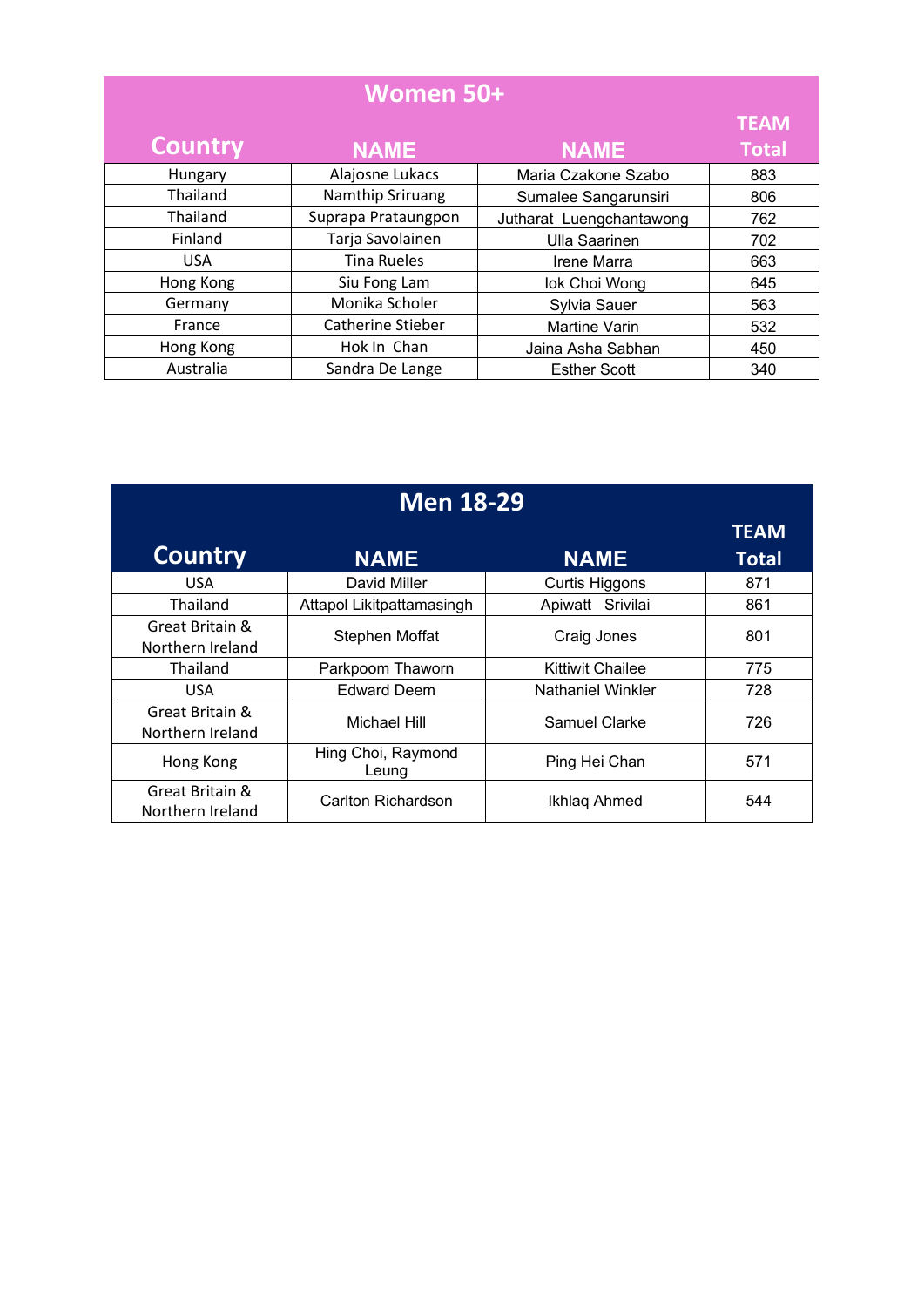| <b>Men 30-49</b>                    |                         |                                        |                             |
|-------------------------------------|-------------------------|----------------------------------------|-----------------------------|
| <b>Country</b>                      | <b>NAME</b>             | <b>NAME</b>                            | <b>TEAM</b><br><b>Total</b> |
| Great Britain &<br>Northern Ireland | Simon Elmore            | <b>Brett Beeley</b>                    | 1043                        |
| Cyprus                              | <b>Yiannos Nearchou</b> | <b>Nicos Kazinos</b>                   | 1041                        |
| Finland                             | Petri Rapeli            | <b>Tero Suominen</b>                   | 1006                        |
| <b>Islamic Republic Of</b><br>Iran  | Samad AminSafaei        | MohammadHadi<br>KhoshnoodiGhasrodashti | 972                         |
| Finland                             | Joni Saarinen           | Janne Tirronen                         | 944                         |
| <b>Islamic Republic Of</b><br>Iran  | Amin Sanei              | Saeid Taslimi                          | 935                         |
| Greece                              | Dionysios Konstantos    | Ioannis Paraskevas                     | 926                         |
| Hungary                             | Laszlo Zsuppan          | Karoly Ferencz                         | 925                         |
| Greece                              | Stylianos D ermitzaki   | Mocht EL Ntin Michail EL<br>Latif      | 913                         |
| Hungary                             | Jozsef Nadasdy          | Tamas Csapo                            | 861                         |
| Thailand                            | Sunhanut Seejumpee      | Thawee Chomphuttha                     | 852                         |
| <b>USA</b>                          | <b>Scott Pinner</b>     | Ben Dao                                | 850                         |
| Great Britain &<br>Northern Ireland | <b>Garreth Rhodes</b>   | Nicholas Gill                          | 831                         |
| Australia                           | <b>Thor Bloomfield</b>  | Sam Ira                                | 829                         |
| Greece                              | Konstatinos Kalos       | <b>Christos Xenos</b>                  | 811                         |
| <b>USA</b>                          | <b>Glen Brashear</b>    | <b>Richard Lilly</b>                   | 808                         |
| Great Britain &<br>Northern Ireland | Ross Young              | <b>Nicholas Miller</b>                 | 800                         |
| Australia                           | Nigel Goldsworthy       | <b>Mark Dinnar</b>                     | 782                         |
| Great Britain &<br>Northern Ireland | <b>Steven Harrison</b>  | Demetrios (Jimmy) Kasapis              | 767                         |
| France                              | David Collin            | <b>Thierry Galand</b>                  | 623                         |
| <b>Italy</b>                        | <b>Stefano Selva</b>    | Giacomo Terranova                      | 543                         |
| Ireland                             | <b>Henry Ward</b>       | Leonard Ryan                           | 542                         |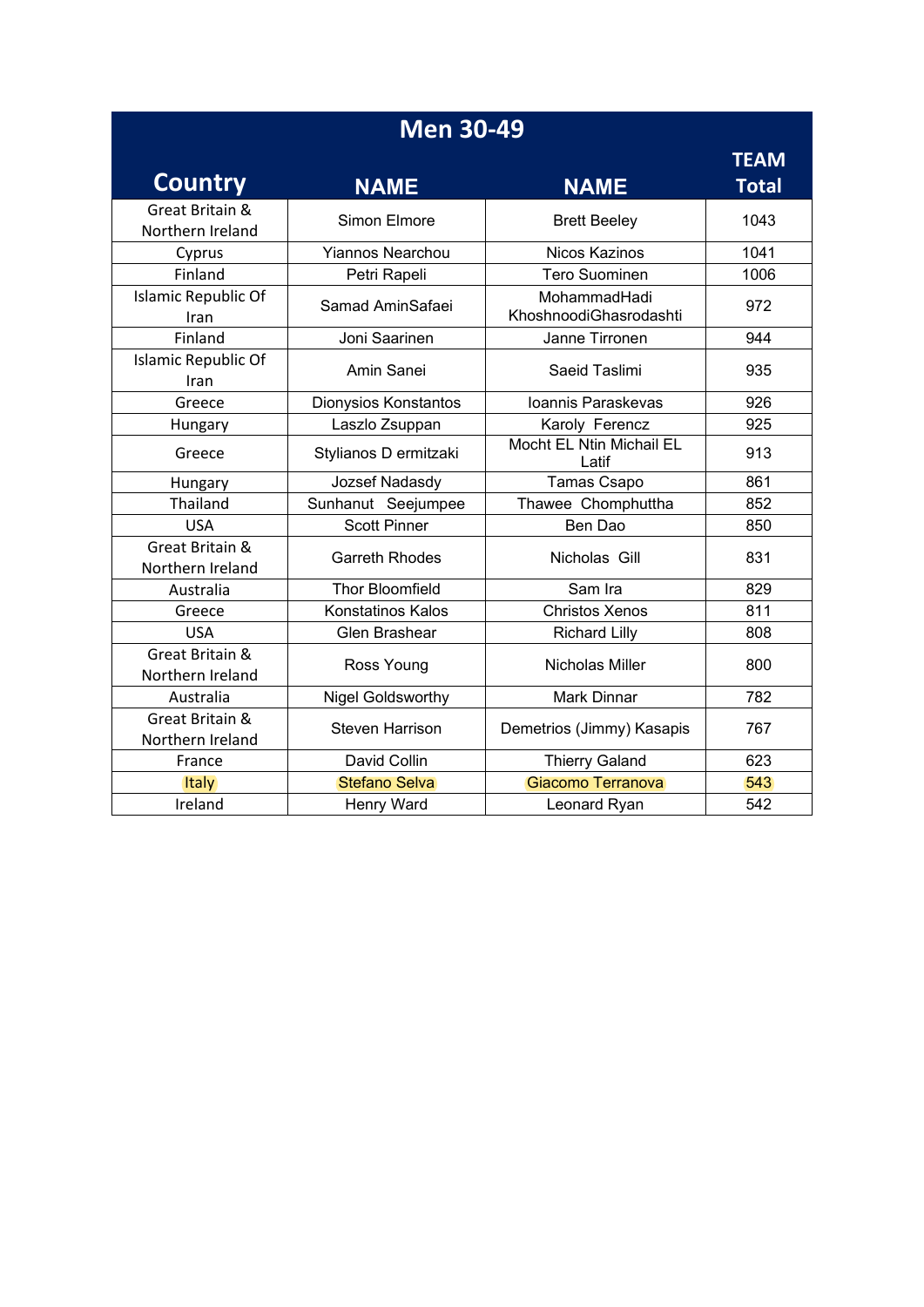| <b>Men 50+</b>                      |                                       |                                       |              |
|-------------------------------------|---------------------------------------|---------------------------------------|--------------|
|                                     |                                       |                                       | <b>TEAM</b>  |
| <b>Country</b>                      | <b>NAME</b>                           | <b>NAME</b>                           | <b>Total</b> |
| <b>USA</b>                          | John Petrick                          | <b>Robert Fryer</b>                   | 989          |
| <b>USA</b>                          | <b>Greg Sabak</b>                     | <b>Richard Wendland</b>               | 967          |
| Hungary                             | Sandor Lajos Soos                     | Zoltan Juhasz                         | 956          |
| Greece                              | Ioannis Arkas                         | <b>Athanasios Anachourlis</b>         | 937          |
| Cyprus                              | Charalambos Soteriou                  | Antonis C. Antoniou                   | 920          |
| Thailand                            | Somkiat Somsak                        | Sumate Maneesuwan                     | 907          |
| Greece                              | <b>Emmanouil Manouakis</b>            | Nikolaos Kamaratos                    | 899          |
| Thailand                            | Thanitphong<br>Phakchiraphatthanasiri | Bunjong Kasemthammanun                | 858          |
| Finland                             | Hannu Ouvinen                         | Olavi Rautiainen                      | 810          |
| Great Britain &<br>Northern Ireland | <b>Bernard Capper</b>                 | Wayne Lang                            | 780          |
| <b>USA</b>                          | <b>Martin Maren</b>                   | <b>Oliver Hale</b>                    | 753          |
| Australia                           | Mick Kennedy                          | <b>Antony Harding</b>                 | 751          |
| Japan                               | Katsufumi Suzuki                      | Hitoshi Totsuka                       | 734          |
| Germany                             | Stefan Endrich                        | Wolfgang Lorenzen                     | 725          |
| Australia                           | <b>Terence Kearns</b>                 | Kevin Green                           | 720          |
| Great Britain &<br>Northern Ireland | James Leckey                          | <b>Stephen Nicholls</b>               | 717          |
| Ireland                             | Charlie Ryan                          | Paul Prendergast                      | 705          |
| Argentina                           | Daniel Cuenca                         | Eedgardo Ariel Mercado                | 665          |
| France                              | Jean-Pierre Bouvier                   | <b>Philippe Brocard</b>               | 641          |
| Spain                               | <b>Antonio Gutierrez</b><br>Fernandez | <b>Francisco Manuel Lopez</b><br>Diaz | 637          |
| France                              | <b>Benoit Riey</b>                    | <b>Olivier Bonnin</b>                 | 633          |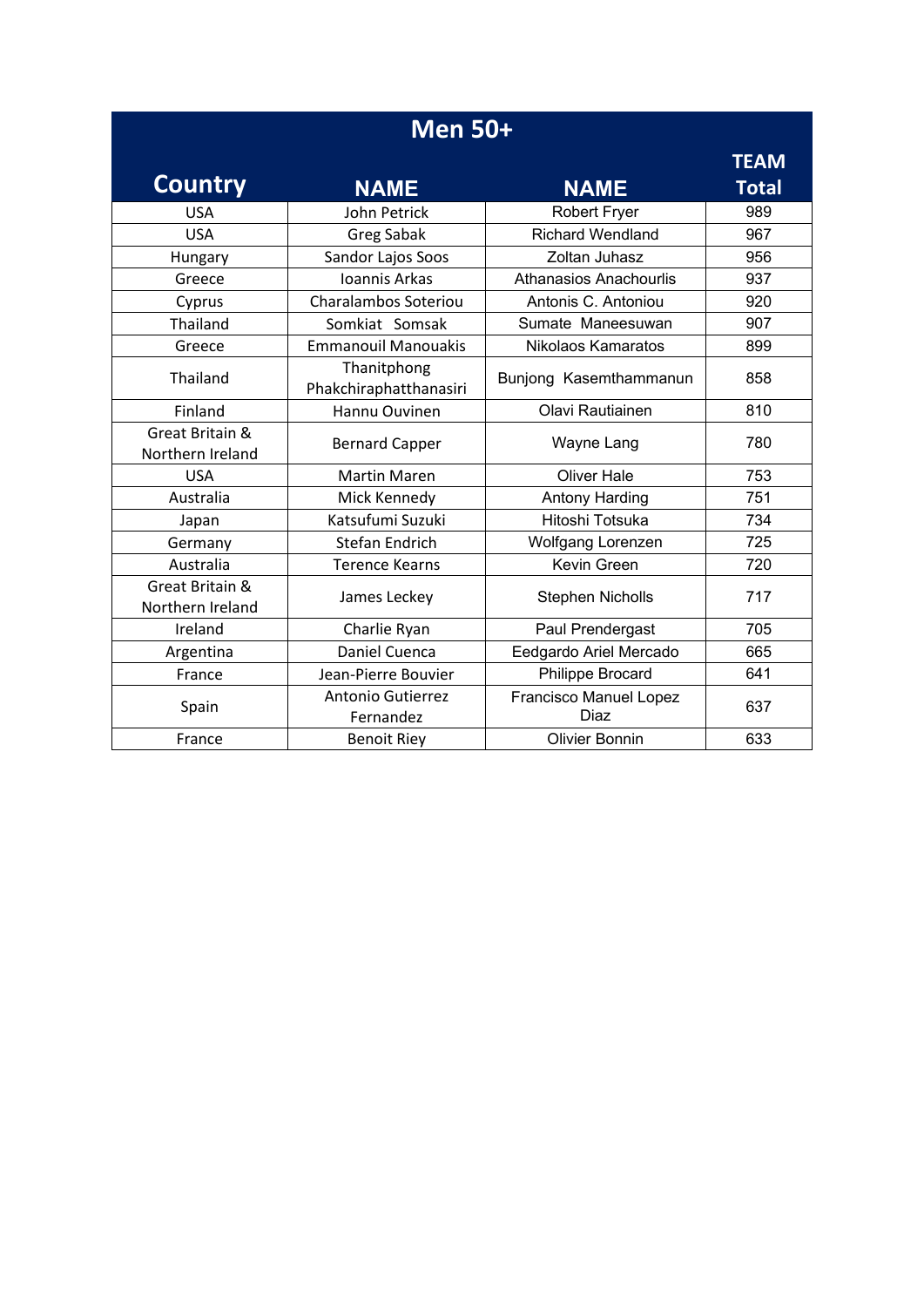| <b>Mixed Doubles</b>                |                                       |                          |              |
|-------------------------------------|---------------------------------------|--------------------------|--------------|
|                                     |                                       |                          | <b>TEAM</b>  |
| <b>Country</b>                      | <b>NAME</b>                           | NAME                     | <b>Total</b> |
| Finland                             | <b>Ulla Saarinen</b>                  | Joni Saarinen            | 943          |
| Finland                             | Tarja Savolainen                      | Petri Rapeli             | 938          |
| Hungary                             | Zoltan Juhasz                         | Szabina Hasznos          | 933          |
| <b>Islamic Republic Of</b><br>Iran  | Amin Sanei                            | Sima KarimiYarandi       | 929          |
| Great Britain &<br>Northern Ireland | <b>Brett Beeley</b>                   | <b>Karen Barrett</b>     | 918          |
| <b>USA</b>                          | David Miller                          | Brook Zander             | 916          |
| Thailand                            | Attapol<br>Likitpattamasingh          | Ladda Ruangrod           | 907          |
| Great Britain &<br>Northern Ireland | Simon Elmore                          | Diana Reddy              | 900          |
| <b>Islamic Republic Of</b><br>Iran  | Kolsoom Ebrahimi                      | Samad AminSafaei         | 885          |
| Hungary                             | Tamas Csapo                           | <b>Erika Fitos</b>       | 875          |
| Thailand                            | Arunee Pinijwaraporn                  | Thawee Chomphuttha       | 874          |
| Great Britain &<br>Northern Ireland | Victoria Horan                        | <b>Garreth Rhodes</b>    | 859          |
| Thailand                            | Somkiat Somsak                        | Jutharat Luengchantawong | 856          |
| Hong Kong                           | Yu San Chu                            | Jie Ling Chen            | 854          |
| Hungary                             | Laszlo Zsuppan                        | Maria Czakone Szabo      | 852          |
| Great Britain &<br>Northern Ireland | Nicholas Miller                       | <b>Rachel Chambers</b>   | 851          |
| Thailand                            | Namthip Sriruang                      | Sumate Maneesuwan        | 837          |
| <b>Italy</b>                        | Daniela Medda                         | <b>Enrico Pitzalis</b>   | 834          |
| <b>Islamic Republic Of</b><br>Iran  | Fatemeh<br>RamezaniZadeh              | Saeid Taslimi            | 828          |
| <b>USA</b>                          | Donna Nakayama                        | John Petrick             | 827          |
| Great Britain &<br>Northern Ireland | Amanda Butler                         | Samuel Clarke            | 796          |
| <b>USA</b>                          | <b>Amber Pettis</b>                   | <b>Robert Fryer</b>      | 795          |
| Canada                              | Jennifer Irwin                        | Jocelyn St-Jean          | 787          |
| <b>USA</b>                          | <b>Richard Lilly</b>                  | <b>Tina Rueles</b>       | 786          |
| Netherlands                         | Roelina Huijer-<br>Mijnheer           | Rene Leeflang            | 778          |
| Thailand                            | Thanitphong<br>Phakchiraphatthanasiri | Tanyalak Suweeraphan     | 764          |
| Thailand                            | <b>Bunjong</b><br>Kasemthammanun      | Thapanee Sophon          | 750          |
| <b>USA</b>                          | Jasmine Williams                      | <b>Curtis Higgons</b>    | 745          |
| Greece                              | Konstantinia Gouliou                  | Ioannis Arkas            | 728          |
| Great Britain &<br>Northern Ireland | Demetrios (Jimmy)<br>Kasapis          | Shelley Boden            | 723          |